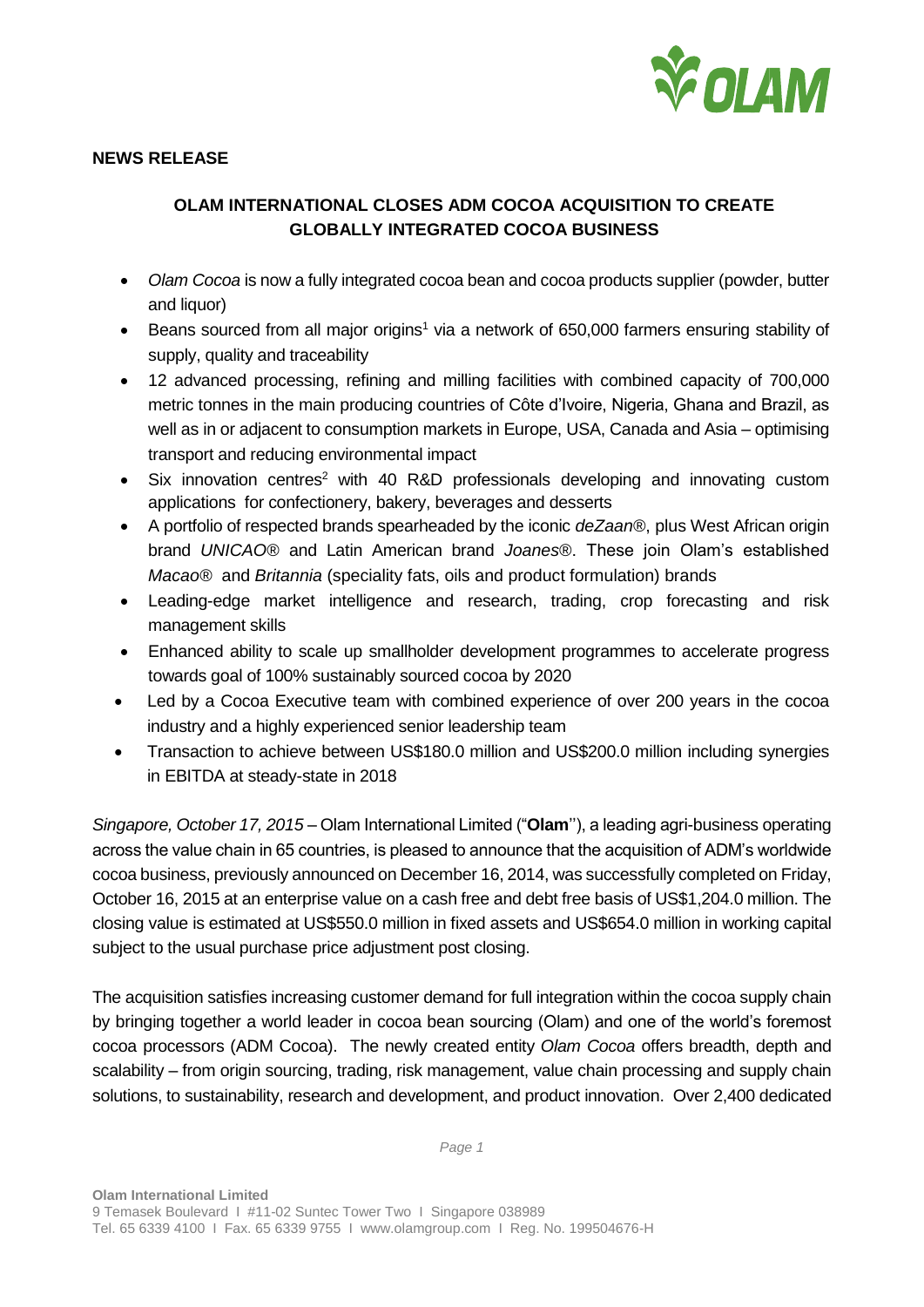

cocoa experts, of whom 1,500 have today joined from ADM, will be based in a total of 11 producing countries, seven usines, 12 midstream processing facilities, six innovation centres, 20 marketing offices and more than 200 warehouses.

Olam's Co-Founder, Group Managing Director and CEO, Sunny Verghese said: "Olam Cocoa is now a leading, global integrated supplier of cocoa products. This is a transformation of an already strong, prioritised business platform with attractive market prospects that is poised to contribute significantly to Group EBITDA by 2018."

CEO of Olam Cocoa, Gerard Manley said: "Having been in cocoa for 32 years, it is with a mixture of pride and purpose that I see two world class businesses unite in Olam Cocoa. Together we have created a dynamic and experienced enterprise with sustainable sourcing and the iconic *deZaan*® brand at its heart. By maximising our complementary capabilities in a fully integrated business, we can meet the needs of our 2,000 customers, from pure bean buyers to international brands, both now and in the future."

Jeff Pfalzgraf, who was the Vice President of ADM Cocoa's Global Operations and now designated as Global Head of Manufacturing of Olam Cocoa, said: "This is a momentous day for me and my colleagues around the world as we join Olam Cocoa. Anyone working in the cocoa sector knows how much passion it inspires. Through Olam Cocoa we are now perfectly poised to take our combined experience and values to customers based on our manufacturing expertise, whilst exploring new opportunities."

# **A strong strategic fit**

Cocoa business is one of six, prioritised platforms identified "to invest and grow" in Olam's strategic plan. Renowned for its farm-gate origination, sustainability programmes, trading and export presence in the major cocoa origins prior to the acquisition, Olam's cocoa business had already started to successfully integrate its supply chain by investing in origin processing in Côte d'Ivoire and Nigeria, and in value-added midstream processing facilities in Spain and the UK.

Olam Cocoa will now benefit from operating leverage and scale. The combined business optimises its procurement, manufacturing, logistics, warehousing, trading and risk management systems, and working capital utilisation by integrating its entire operation. Olam expects to derive synergy impact of between US\$35.0 and US\$40.0 million by 2018.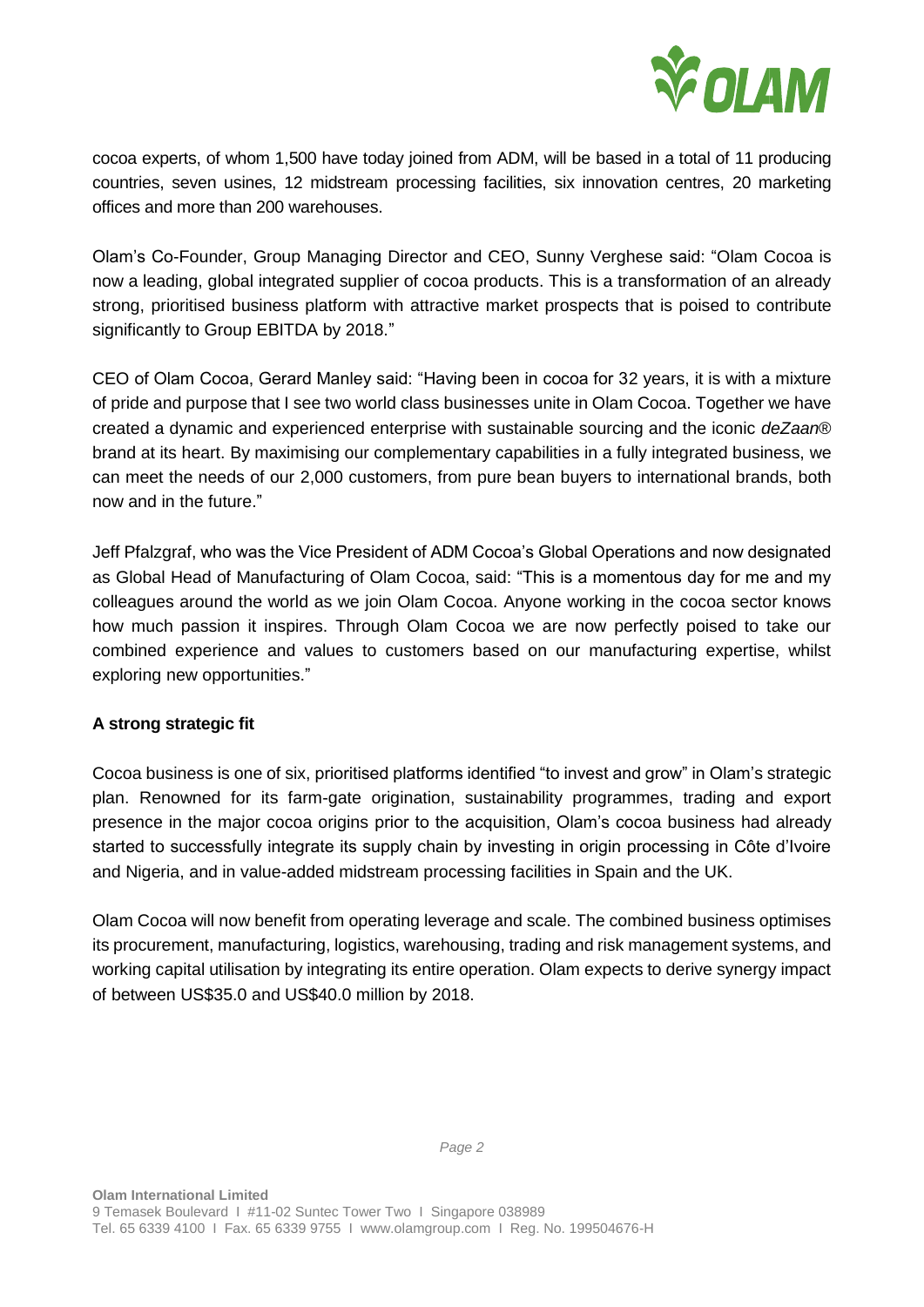

# **Transaction to achieve between US\$180.0 million and US\$200.0 million in EBITDA in 2018**

The acquisition of ADM Cocoa is expected to be earnings, returns and cash flow accretive in first full year of consolidation. Olam expects the acquired business to generate an EBITDA of between US\$180.0 and US\$200.0 million including synergies at steady-state in 2018. This represents a 20- 22% growth over the results for the year ended June 30, 2014. The return from the transaction based on EBITDA on average invested capital is expected to be within Olam's target midstream value chain returns of 13-16% in 2018.

. . . . .

#### *Notes to editors*

<sup>1</sup>Origin countries: Brazil, Côte d'Ivoire, Ghana, Nigeria, Cameroon, Congo Brazzaville, Tanzania, Uganda, Indonesia, Papua New Guinea and Ecuador

<sup>2</sup> Innovation centres: Brazil, USA, Netherlands, Singapore, Spain and United Kingdom

## *Contacts For Olam Investor Relations*

**Aditya Renjen** – General Manager, +65 66031104, +65 96570339, [aditya.renjen@olamnet.com](mailto:aditya.renjen@olamnet.com) **Chow Hung Hoeng** – Associate General Manager, +65 63179471, +65 98346335, [chow.hunghoeng@olamnet.com](mailto:chow.hunghoeng@olamnet.com)

*Contacts For Olam Public Relations*

**Nikki Barber** – Public Relations Manager, +44 207 484 8994, [nikki.barber@olamnet.com](mailto:nikki.barber@olamnet.com)

*Contacts For WATATAWA Consulting*

**Simon Pangrazio** – Managing Partner, +65 90603513, simon.pangrazio@watatawa.asia **Josephine Chew** – Associate Partner, +65 90610353, josephine.chew@watatawa.asia

#### *About Olam International*

*Olam International is a leading agri-business operating across the value chain in 65 countries, supplying various products across 16 platforms to over 13,800 customers worldwide. From a direct sourcing and processing presence in most major producing countries, Olam has built a global leadership position in many of its businesses. Headquartered in Singapore and listed on the SGX-ST on February 11, 2005, Olam currently ranks among the top 50 largest listed companies in Singapore in terms of market capitalisation and is a component stock in the S&P Agribusiness* 

*Page 3*